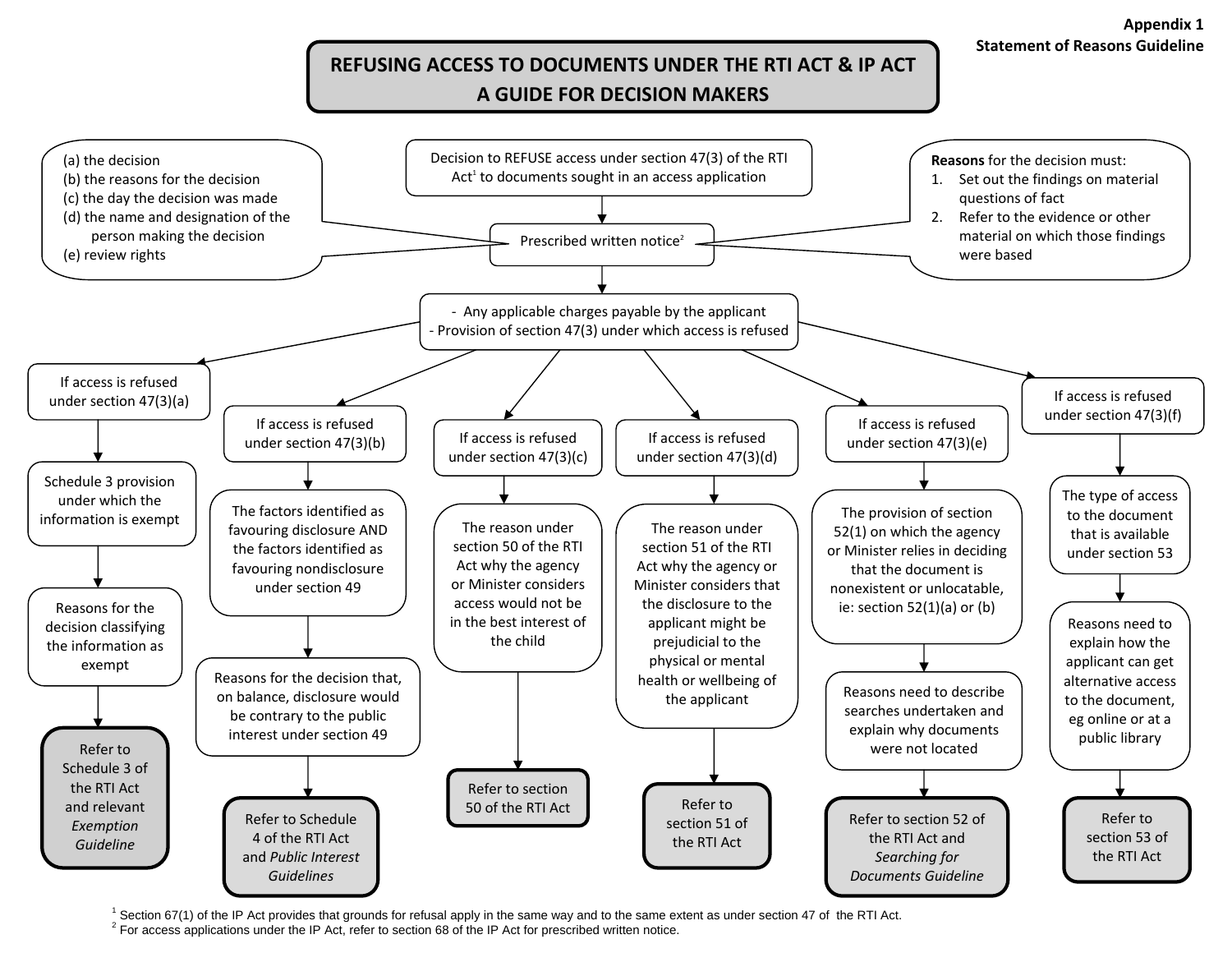## **Statement of Reasons GuidelineGIVING FULL ACCESS TO DOCUMENTS UNDER THE RTI ACT & IP ACT**

**Appendix 1**

## **A GUIDE FOR DECISION MAKERS**



 $3$  Section 67(1) of the IP Act provides that grounds for refusal apply in the same way and to the same extent as under section 47 of the RTI Act.<br> $4$  For access applications under the IP Act, refer to sections 68 and 84